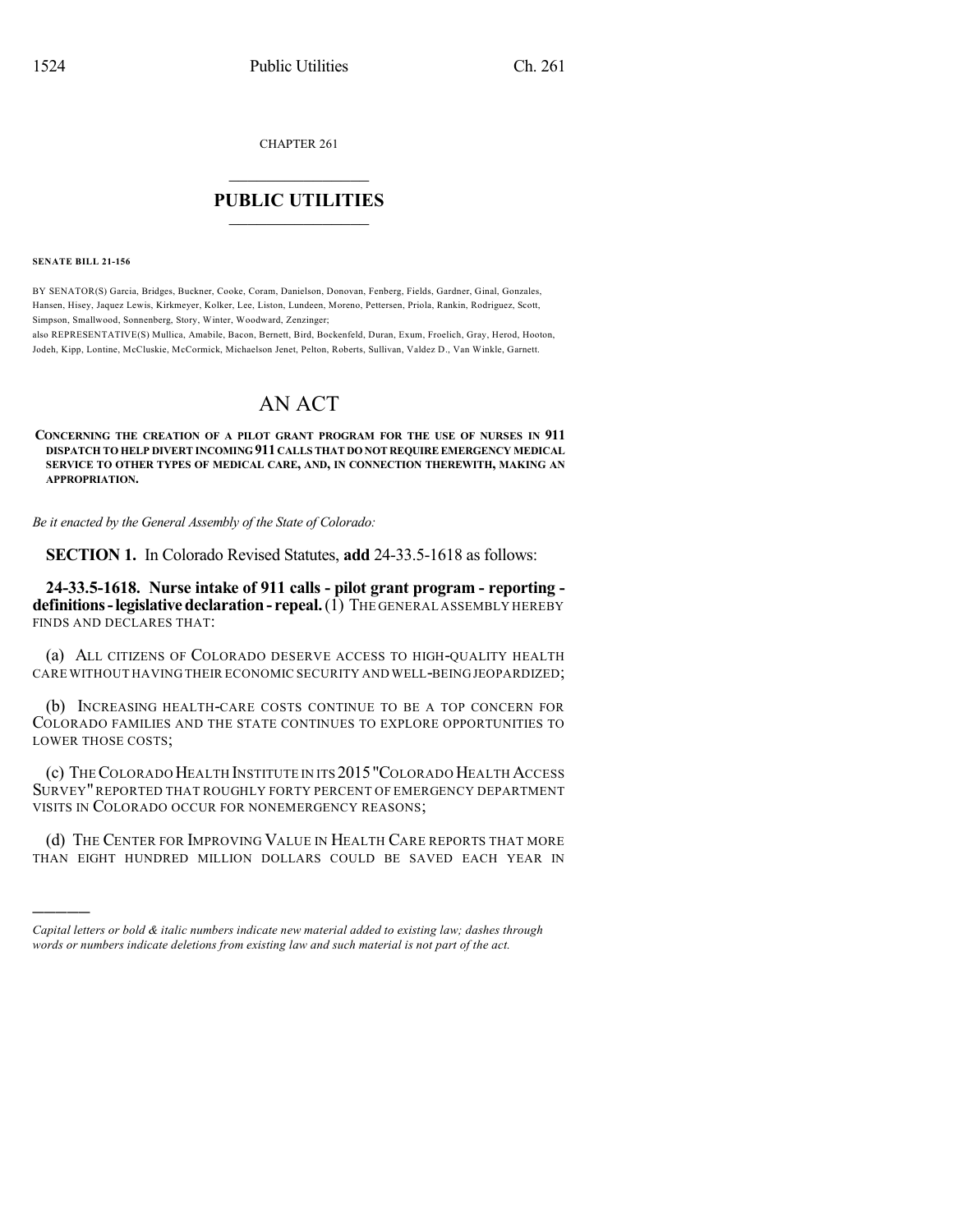## Ch. 261 Public Utilities 1525

COLORADO BY TREATING NONEMERGENCY HEALTH-CARE ISSUES THROUGH VISITS TO A DOCTOR'S OFFICE, A CLINIC, OR AN URGENT CARE SETTING INSTEAD OF THROUGH EMERGENCY DEPARTMENT VISITS;

(e) THE OFFICE OF THE ASSISTANT SECRETARY FOR PREPAREDNESS AND RESPONSE IN THE UNITED STATES DEPARTMENT OF HEALTH AND HUMAN SERVICES DETERMINED THAT THE IMPLEMENTATION OF INNOVATIVE PROGRAMS THAT FOCUS ON TREATING INDIVIDUALS WITH NONEMERGENCY HEALTH-CARE NEEDS IN HEALTH-CARE SETTINGS OTHER THAN EMERGENCY DEPARTMENTS CAN SAVE UP TO FIVE HUNDRED SIXTY MILLION DOLLARS IN MEDICARE COSTS;

(f) BY IMPLEMENTING A PROGRAM THAT ALLOWS EMERGENCY MEDICAL SERVICE PROVIDERS TO ADOPT PROTOCOLS AND STRATEGIES TO TRIAGE PATIENTS AND REDIRECT NONEMERGENCY PATIENTS TO HEALTH-CARE SETTINGS OTHER THAN AN EMERGENCY DEPARTMENT, COLORADO CAN LEAD THE NATION IN REDUCING HEALTH-CARE COSTS AND UNNECESSARY UTILIZATION OF EMERGENCY DEPARTMENTS; AND

(g) PILOTING A PROGRAM THAT REIMAGINES THE EMERGENCY MEDICAL SERVICES SYSTEM IN THIS MANNER:

(I) WILL RESULT IN ADDITIONAL HEALTH-CARE COST SAVINGS;

(II) WILL HELP REDUCE THE BURDEN ON FIRST RESPONDERS AND EMERGENCY DEPARTMENTS BY REDIRECTING INDIVIDUALS WITH NONEMERGENCY HEALTH-CARE NEEDS TO ALTERNATIVE HEALTH-CARE PROVIDERS; AND

(III) IS MORE IMPORTANT THAN EVER IN LIGHT OF THE COVID-19 PANDEMIC.

(2) ON OR BEFORE JANUARY 1, 2022, THE DIVISION SHALL IMPLEMENT A PILOT GRANT PROGRAM TO HELP FINANCE AND COORDINATE TECHNICAL SUPPORT FOR PUBLIC SAFETY ANSWERING POINTS THAT APPLY FOR AND ARE APPROVED TO PARTICIPATE IN THE PILOT GRANT PROGRAM FOR THE OPERATION OF NURSE INTAKE OF 911 CALLS.

(3) (a) (I) THE DIVISION SHALL ESTABLISH:

(A) AN APPLICATION PROCESS FOR PUBLIC SAFETY ANSWERING POINTS TO APPLY TO PARTICIPATE IN THE PILOT GRANT PROGRAM, INCLUDING A REQUIREMENT THAT AN APPLICANT INCLUDE A CLEARLY STATED FINANCIAL GOAL OF ANTICIPATED COST SAVINGS IN ITS INITIAL GRANT APPLICATION; AND

(B) PROGRAM REQUIREMENTS, INCLUDING SCOPE OF PRACTICE REQUIREMENTS, FOR THE PILOT GRANT PROGRAM.

(II) TO BE ELIGIBLE TO APPLY, A PUBLIC SAFETY ANSWERING POINT MUST AGREE THAT, IF APPROVED TO PARTICIPATE IN THE PILOT GRANT PROGRAM, THE PUBLIC SAFETY ANSWERING POINT WILL:

(A) OPERATE A PROGRAM FOR NURSE INTAKE OF 911CALLS OR A SUBSTANTIALLY COMPARABLE 911 TRIAGE SYSTEM THAT COMPLIES WITH THE PROGRAM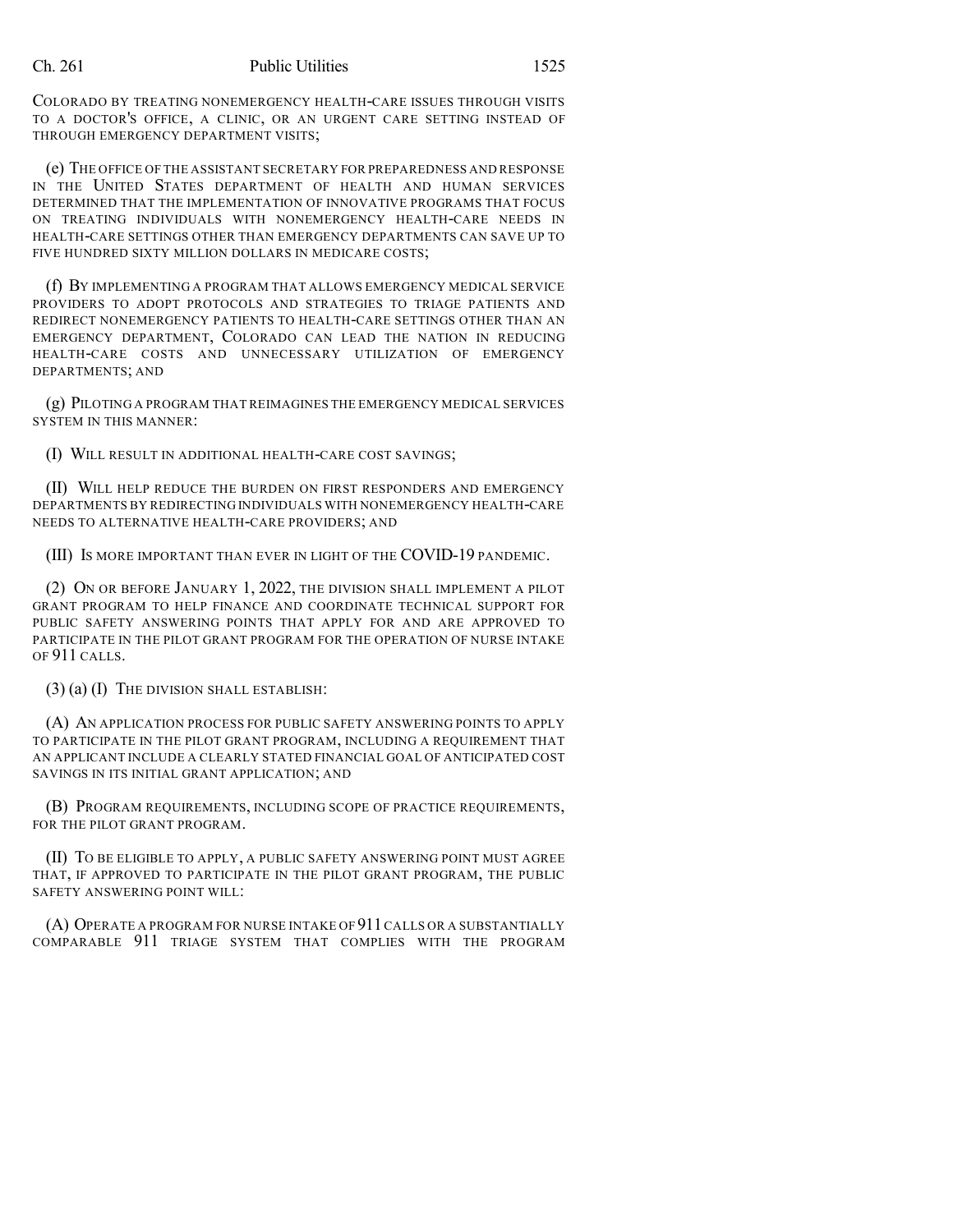REQUIREMENTS THAT THE DIVISION ESTABLISHES PURSUANT TO SUBSECTION  $(3)(a)(I)(B)$  of this section or enter into a contract with an entity that EMPLOYS OR CONTRACTS WITH NURSES WHO ARE TRAINED AND EQUIPPED TO PROVIDE NURSE INTAKE OF 911 CALLS; AND

(B) UTILIZE THE GRANT MONEY FOR THE PAYMENT OF COSTS ASSOCIATED WITH THE INTAKE OF 911 CALLS THAT DO NOT RESULT IN THE DISPATCH OF AMBULANCE SERVICE OR TREATMENT IN AN EMERGENCY ROOM.

(b) BEFORE ENTERING INTO A CONTRACT PURSUANT TO SUBSECTION  $(3)(a)(II)(A)$ OF THIS SECTION, A PUBLIC SAFETY ANSWERING POINT MUST:

(I) GET DIRECTION REGARDING THE CONTRACT FROM BOTH:

(A) THE MEDICAL DIRECTOR IN THE JURISDICTION THAT THE PUBLIC SAFETY ANSWERING POINT SERVES; AND

(B) THE CHIEF OF THE FIRE DEPARTMENT IN THE JURISDICTION THAT THE PUBLIC SAFETY ANSWERING POINT SERVES; AND

(II) SEEK INPUT FROM COMMUNITY STAKEHOLDERS IN THE JURISDICTION THAT THE PUBLIC SAFETY ANSWERING POINT SERVES, INCLUDING:

(A) OTHER PUBLIC SAFETY ENTITIES SUCH AS THE POLICE;

(B) RECOGNIZED EMPLOYEE ORGANIZATIONS WHOSE MEMBERS PROVIDE EMERGENCY MEDICAL SERVICES; AND

(C) COMMUNITY HEALTH ORGANIZATIONS, COMMUNITY MENTAL HEALTH PROVIDERS, AND OTHER MEDICAL PROVIDERS WHOSE SERVICES MIGHT BE USED AS PART OF THE PILOT GRANT PROGRAM.

(c)(I) OF THE PUBLIC SAFETY ANSWERING POINTS THAT APPLY TO PARTICIPATE IN THE PILOT GRANT PROGRAM PURSUANT TO SUBSECTION  $(3)(a)$  of this section, the DIVISION SHALL DESIGNATE FOUR PUBLIC SAFETY ANSWERING POINTS TO PARTICIPATE IN THE PILOT GRANT PROGRAM. OF THE FOUR PUBLIC SAFETY ANSWERING POINTS DESIGNATED TO PARTICIPATE:

(A) ONE MUST BE LOCATED WITHIN A COUNTY THAT HAS A POPULATION OF SIXTY THOUSAND OR MORE RESIDENTS; AND

(B) THREE MUST BE LOCATED WITHIN A SINGLE COUNTY THAT HAS OR SEPARATE COUNTIES THAT HAVE A POPULATION OF FEWER THAN SIXTY THOUSAND RESIDENTS.

(II) ONCE THE DIVISION RECEIVES PROOF FROM A DESIGNATED PUBLIC SAFETY ANSWERING POINT THAT IT HAS ENTERED INTO A CONTRACT WITH AN ENTITY DESCRIBED IN SUBSECTION  $(3)(a)(II)(A)$  of this section, the division shall AWARD THE PUBLIC SAFETY ANSWERING POINT GRANT MONEY.

(d) THE DIVISION, IN COORDINATION WITH THE PUBLIC UTILITIES COMMISSION CREATED IN SECTION 40-2-101, THE STATE BOARD OF NURSING CREATED IN SECTION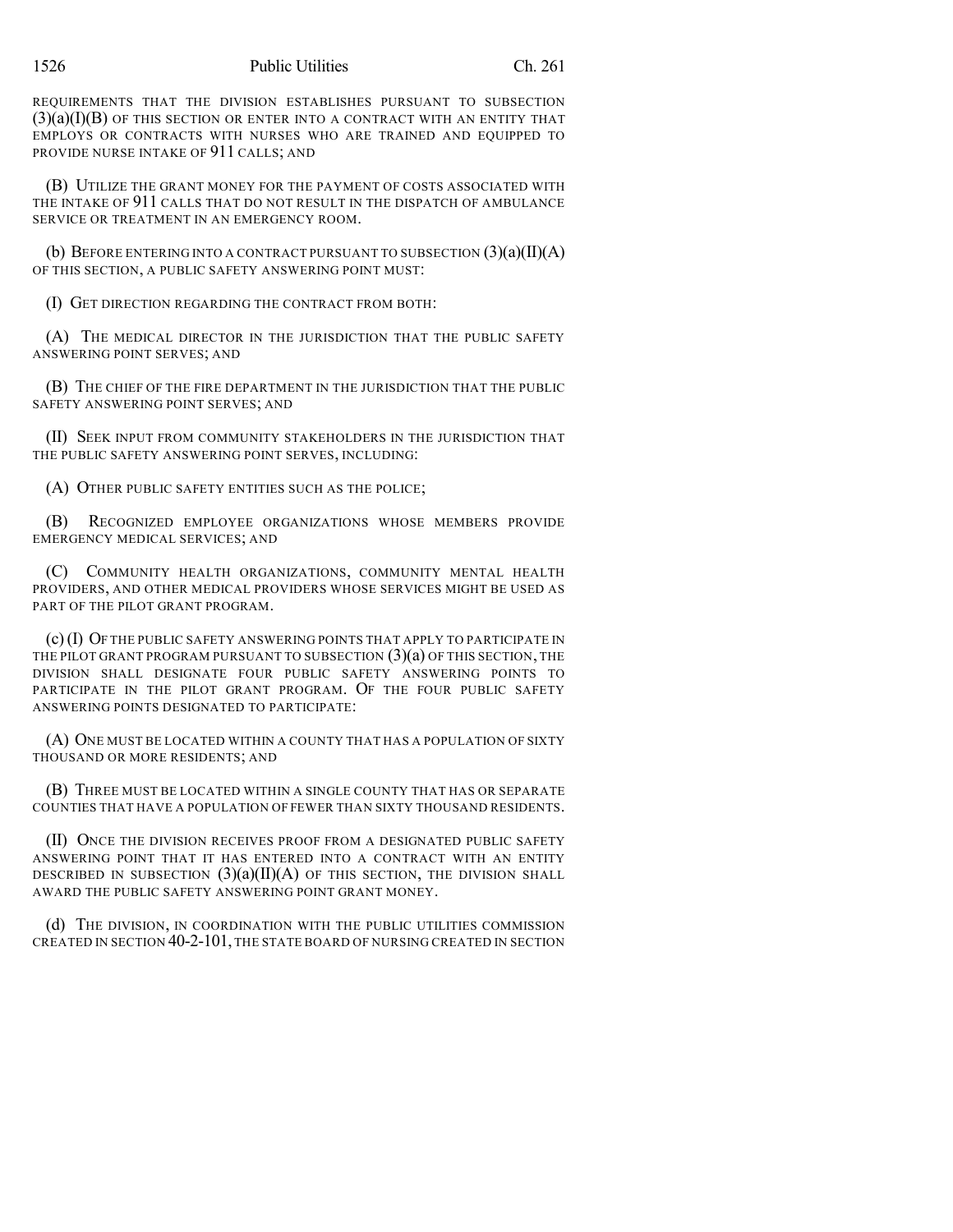## Ch. 261 Public Utilities 1527

12-255-105, THE COLORADO 911 RESOURCE CENTER OR ITS SUCCESSOR ENTITY, AND THE COLORADO CHAPTER OF THE NATIONAL EMERGENCY NUMBER ASSOCIATION OR ITS SUCCESSOR ENTITY, SHALL PROVIDE TECHNICAL SUPPORT TO THE DESIGNATED PUBLIC SAFETY ANSWERING POINTS REGARDING THEIR OPERATION OF NURSE INTAKE OF 911 CALLS.

(4) THE DIVISION SHALL REQUIRE THAT THE DESIGNATED PUBLIC SAFETY ANSWERING POINTS REPORT ON THE OPERATION OF NURSE INTAKE OF 911 CALLS, INCLUDING REPORTING ON THE NUMBER OF CALLS FOR WHICH NURSE INTAKE OF 911 CALLS WAS USED AND THE DISPOSITION OF THOSE CALLS.ON OR BEFORE SEPTEMBER 1, 2023, THE DIVISION SHALL PUBLISH THE REPORT ON ITS PUBLIC WEBSITE AND SUBMIT COPIES OF THE REPORT TO THE JUDICIARY COMMITTEES IN THE SENATE AND THE HOUSE OF REPRESENTATIVES OR THEIR SUCCESSOR COMMITTEES.

(5) (a) AS PART OF THE REPORTING REQUIRED UNDER SUBSECTION (4) OF THIS SECTION, THE DIVISION SHALL REQUIRE THAT THE DESIGNATED PUBLIC SAFETY ANSWERING POINTS SUBMIT INFORMATION TO THE DIVISION REGARDING:

(I) INDIVIDUAL PATIENT SATISFACTION SCORES OBTAINED FROM INDIVIDUALS WHO RECEIVED ALTERNATIVE TREATMENT OTHER THAN THE EMERGENCY DEPARTMENT AS PART OF THE PILOT GRANT PROGRAM AND CLINICAL OUTCOMES FOR THOSE PATIENTS; AND

(II) ANNUAL COST SAVINGS TO THE STATE'S HEALTH-CARE SYSTEM THAT RESULT FROM THE PILOT GRANT PROGRAM. TO QUANTIFY AND VERIFY ITS REPORTED ANNUAL COST SAVINGS, A DESIGNATED PUBLIC SAFETY ANSWERING POINT MUST USE PERFORMANCE METRICS THAT ARE BASED ON THE DIVERSION OF CALLS TO THE NURSE INTAKE OF 911 CALLS FOR WHICH ALTERNATIVE TREATMENT OTHER THAN THE EMERGENCY DEPARTMENT WAS OFFERED OR PROVIDED.

(b) THE DIVISION SHALL EVALUATE THE NEED FOR CONTINUED FUNDING OF THE PILOT GRANT PROGRAM BASED ON THE PATIENT SATISFACTION SCORES AND THEIR CLINICAL OUTCOMES AND ON ANNUAL COST SAVINGS SUBMITTED.

(6) AS USED IN THIS SECTION, UNLESS THE CONTEXT OTHERWISE REQUIRES:

(a) "COVID-19" MEANS THE CORONAVIRUS DISEASE 2019 CAUSED BY THE SEVERE ACUTE RESPIRATORY SYNDROME CORONAVIRUS 2, ALSO KNOWN AS SARS-COV-2.

(b) "EMERGENCY TELEPHONE SERVICE" MEANS A TELEPHONE SYSTEM UTILIZING THE SINGLE THREE-DIGIT NUMBER 911 FOR REPORTING POLICE, FIRE, MEDICAL, OR OTHER EMERGENCY SITUATIONS.

(c) "MEDICAL DIRECTOR" HAS THE MEANING SET FORTH IN SECTION 25-3.5-205  $(5)(a)$ .

(d) "NURSE" MEANS A REGISTERED NURSE, AS DEFINED IN SECTION 12-225-104 (11) OR AN ADVANCED PRACTICE REGISTERED NURSE, AS DEFINED IN SECTION  $12-255-104(1)$ .